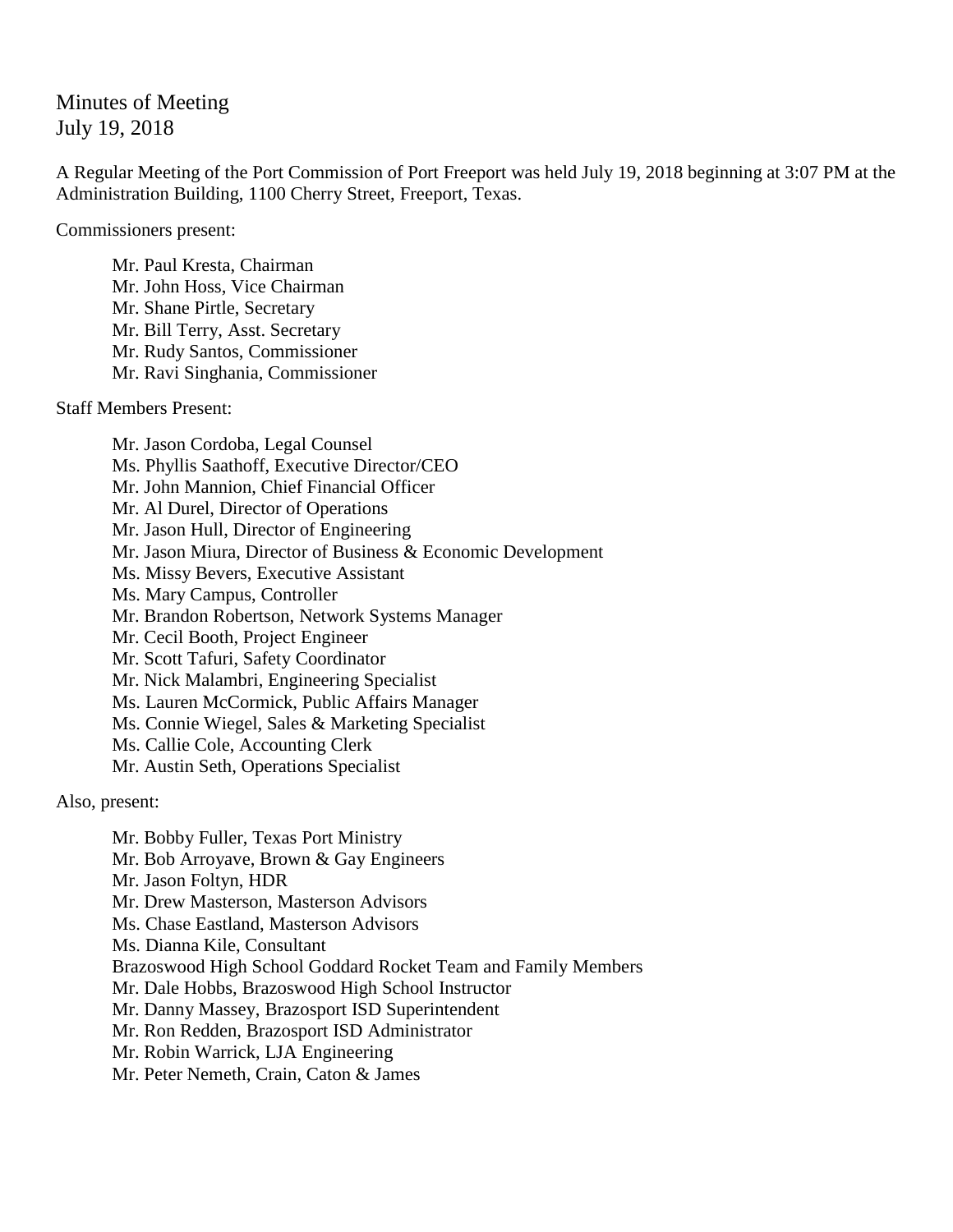- 1. CONVENE OPEN SESSION in accordance with Texas Government Code Section 551.001, et. seq., to review and consider the following:
- 2. Invocation Mr. Bobby Fuller, Texas Port Ministry
- 3. Pledge of Allegiance U.S. Flag & Texas Flag
- 4. Roll Call Commissioner Kresta noted that all Commissioners were present.
- 5. Safety Briefing Mr. Chris Hogan, Director of Protective Services
- 6. Approval of minutes from the following meetings held: June 22, 2018 Special Meeting June 27, 2018 Special Meeting June 28, 2018 Regular Meeting

A motion was made by Commissioner Terry to approve the minutes as presented. The motion was seconded by Commissioner Pirtle with all Commissioners present voting in favor of the motion.

- 7. Reports from Executive Staff:
	- A. Receive report from Executive Director/CEO on activities and matters related to administrative affairs. Port tenant updates, USCOE, rail issues, AAPA Committees, leases, contracts, upcoming Port and civic events and other related administrative affairs.

Ms. Saathoff reported that Port Freeport was featured in the Gulf Coast Giants Magazine summer publication. The Brazos Pilots were also featured in the publication as well as on the cover. Staff is working to schedule a quarterly executive meeting with Colonel Zetterstrom which will likely take place in August. Recent discussions with federal consultants revealed the Supreme Court Justice appointment could have an impact on the WRDDA 2018 Bill as it moves forward since it could be used as leverage in the appointment process. The American Association of Port Authorities (AAPA) moderated a trade briefing this week with the House Congressional Ports Caucus. The focus of the briefing was on the global value chain, U.S. economy and the role Ports play. The Port Authority Advisory Committee (PAAC) met July 2 to discuss the committee's recommendation to TxDOT for the legislative appropriations request. The recommendation made by the committee was for \$125 million for the Capital Fund and \$500 million to the port revolving loan program. The next meeting is September 26. Staff is working to schedule a trip to Washington the first week in September with the focus of the trip to be a push for FHCIP construction funding in the 2020 Budget and Work Plan. Ms. McCormick noted the next CAP Meeting will be held August 21 at El Patio in Angleton. Each commissioner has received an email with a list of members for annual review.

B. Receive report from Chief Financial Officer on monthly activity and matters related to financial results, investments, insurance, leases, real property matters and other related administrative affairs.

Mr. Mannion gave a brief presentation on financial results as of June 30, 2018.

C. Receive report from Director of Engineering on activities and matters related to Freeport Harbor Federal Channel, capital projects, Hydrographic Report and other related facility engineering matters.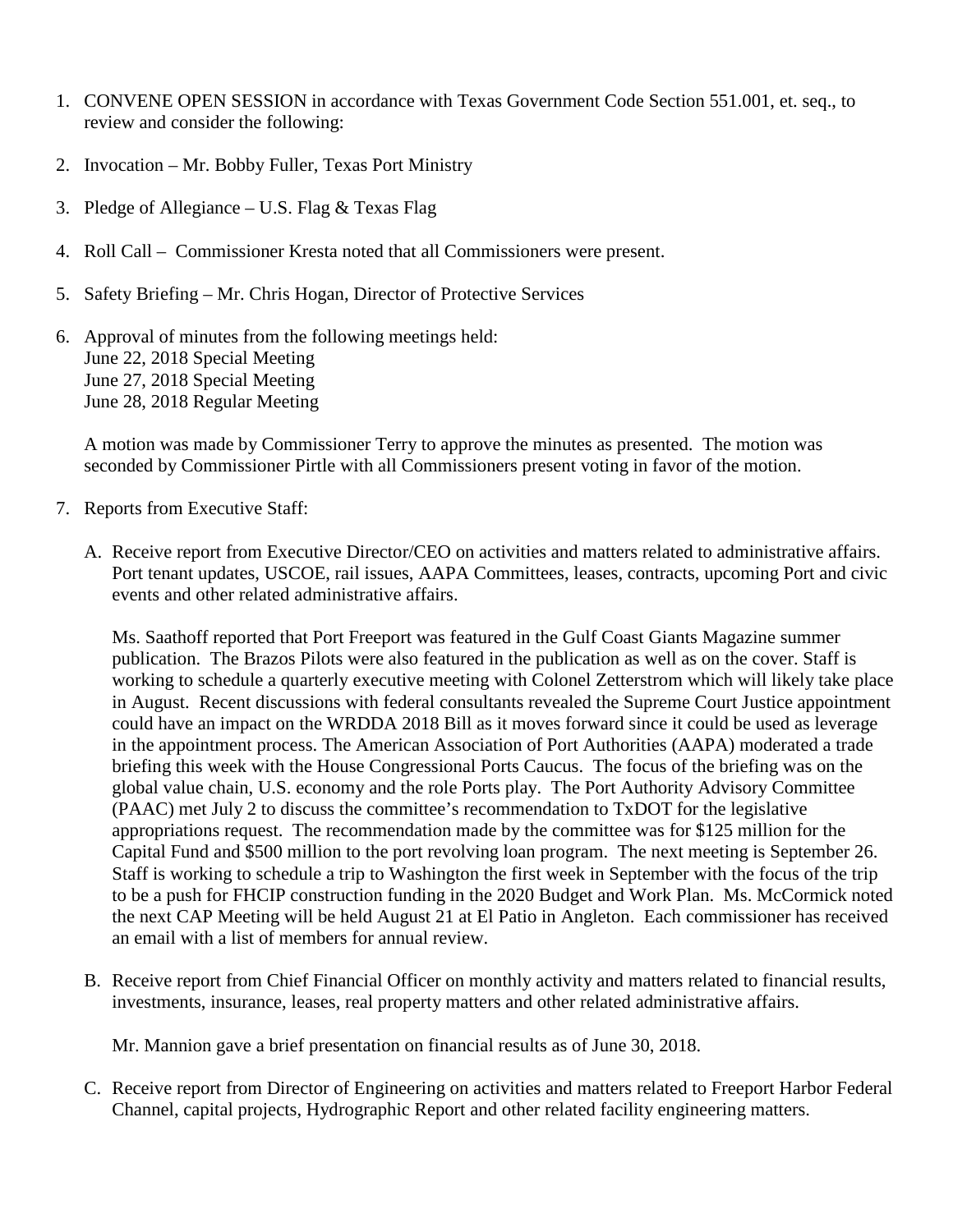Mr. Hull shared current photos of projects which included the LED light installation on existing poles, new camera poles, Velasco Terminal Area 5 limestone yard, Placement Area 1 as well as the Rail Project on Parcel 14.

D. Receive report from Director of Operations on activities and matters related to operations, vessel activity, tonnage and other related port operation matters.

Mr. Durel updated the Board on the gantry crane repair of the communications cable between the trolley and the spreader bar. He reported that staff is working to bring in a ship for MEGlobal called the Jumbo Kinetic. The ship will discharge two 1100-ton reactors for MEGlobal. The ship is scheduled to be in dock July 23. Additionally, the Port will receive a Sallaum vessel and two Hoegh vessels next week. He also noted Operations has a new employee, crane operator Joe Demetrio.

E. Receive report from Director of Protective Services on matters related to safety meetings/injury report, security meetings, EMS update and other related safety, security and environmental matters.

Mr. Hogan reported on safety incidents for the month of June and corrective measures taken. Additionally, the Operations, Safety & Security Advisory Committee met today with the respective tenants to receive an update on their safety plans and efforts to mitigate future incidents.

F. Receive report from Director of Business & Economic Development on activities and matters related to industry meetings, sales reports, advertising, web activity, Foreign-Trade Zone and other ocean transportation related matters.

Mr. Miura reported that the next Rail District meeting is July 20 in Richmond. The Rail District's website is now live and a link to the website is forthcoming. Mr. Miura also reported the Rail District recently applied for two grants, the Build Act Grant and the Federal Emergency Management Administration FEMA Grant. Mr. Wilson gave an update on the Heavy Weight Corridor route to Bay City which is now open.

- 8. Receive report from Commissioners on matters related to:
	- A. June 16 Finance Advisory Committee Commissioner Singhania reported the committee met June 16 to review the Capital Plan as well as a plan of finance for the issuance of revenue bonds this quarter which is on the agenda for approval. The committee also discussed the revenue plan for 2019 and the operations forecast.
	- B. July 19 Operations, Safety & Security Advisory Committee Commissioner Pirtle stated that Mr. Hogan covered most of what was discussed in committee but added that the safety and security boat will be ready for its maiden voyage July 23. The committee also discussed information regarding grants and potential for additional grants.
	- C. Meetings and conferences attended, Port presentations and other related Port Commission matters. Commissioner Pirtle reported attending the June 22 Rail District meeting and the 36A Coalition Conference held June 18.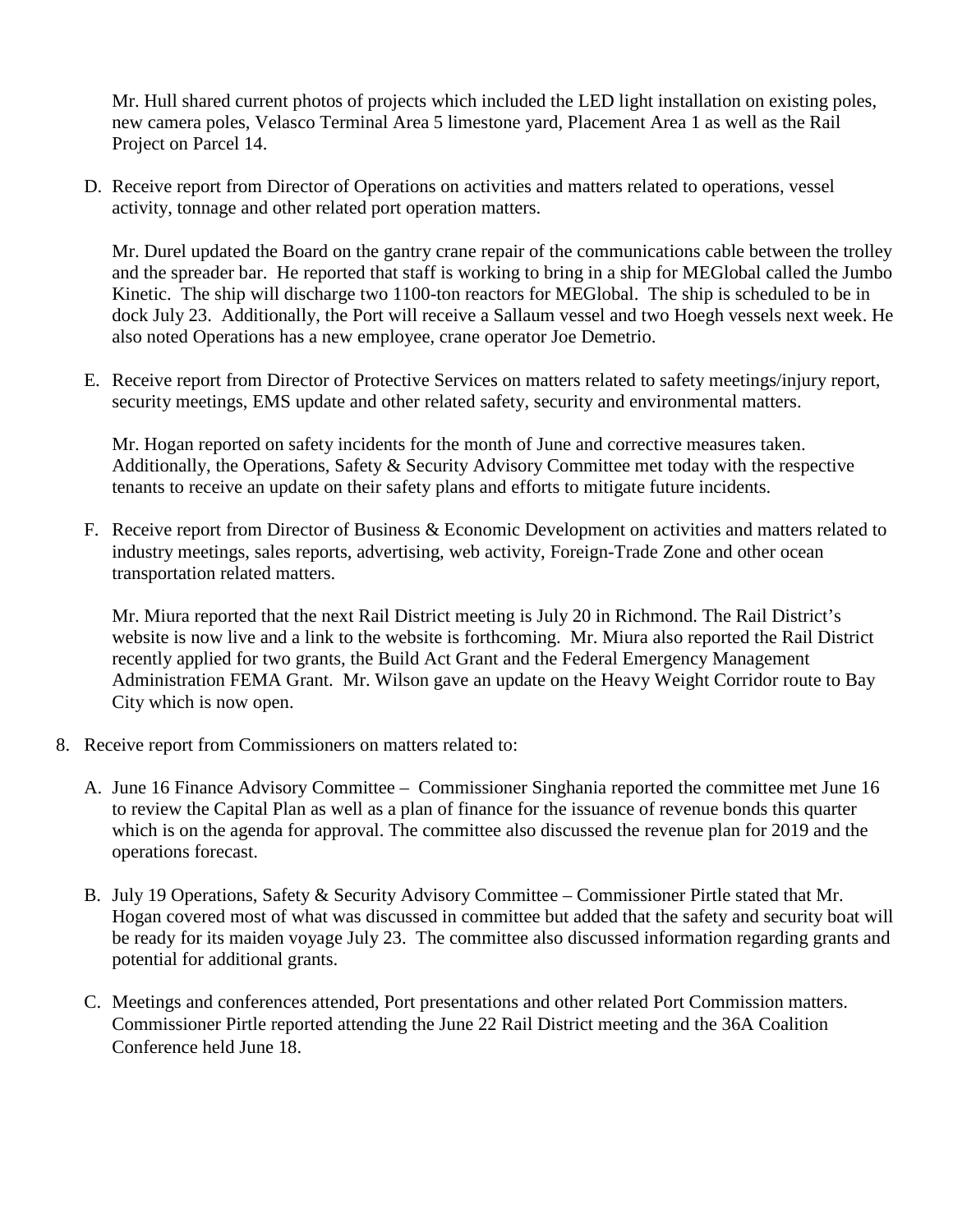In addition to attending the Finance Advisory Committee, Commissioner Singhania received a debriefing on the Port Freeport Landside Access Plan and attended the July 18 Maiden Voyage presentation for the Goliath Leader.

- 9. Public Comment There were no public comments.
- 10. Approval of financial reports presented for the period ending June 30, 2018.

A motion was made by Commissioner Singhania to approve the reports as presented by staff. The motion was seconded by Commissioner Hoss with all Commissioners present voting in favor of the motion.

11. Adoption of a Resolution approving a Plan of Finance, authorizing the Financial Advisor and Bond Counsel to proceed with the necessary arrangements to issue revenue supported bonds in accordance with the Plan of Finance, including providing TEFRA notice and conducting a TEFRA hearing, and approving other matters related thereto.

Staff is seeking approval of a Plan of Finance for issuance of up to \$35.5 million in revenue bonds with closing to occur by the end of the fiscal year. The funds will reimburse the Port for projects associated with the rail yard on Parcel 14, storage yard and backlands on Velasco Terminal. The resolution calls for a Plan of Finance and use of funds, authorization for staff to work with Bracewell and Masterson Advisors to conduct a public hearing and work with underwriters to advance the plan. The Finance Advisory Committee has reviewed the information presented and it is staff's recommendation the Board approve the resolution.

A motion was made by Commissioner Singhania to approve the resolution. The motion was seconded by Commissioner Santos with all Commissioners present voting in favor of the motion.

12. Discuss and consider the approval of an extension to the Professional Services Agreement with Dianna Kile for consulting services.

Mr. Mannion stated the Board previously approved an amendment to the agreement with Ms. Kile to extend the agreement for one year subject to a spending cap of \$50,000 however, this amount is nearly exhausted. Staff is requesting a third amendment to extend the contract for an additional year, subject to a \$50,000 limit. All terms of the original agreement remain in force. Staff recommends approval.

A motion was made by Commissioner Terry to approve the extension to the contract. The motion was seconded by Commissioner Pirtle with all Commissioners present voting in favor of the motion.

13. Approval of Port Freeport Tax Abatement Guidelines through July 31, 2020.

Mr. Mannion presented proposed changes to the tax abatement guidelines and associated application which were reviewed with the Finance Advisory Committee June 14. There are no recommended changes to the guidelines. The application has one modification to request applicants to include a description of additional investment to be made by others due to the project. The County made the same change and approved their guidelines in May. Staff recommends approval.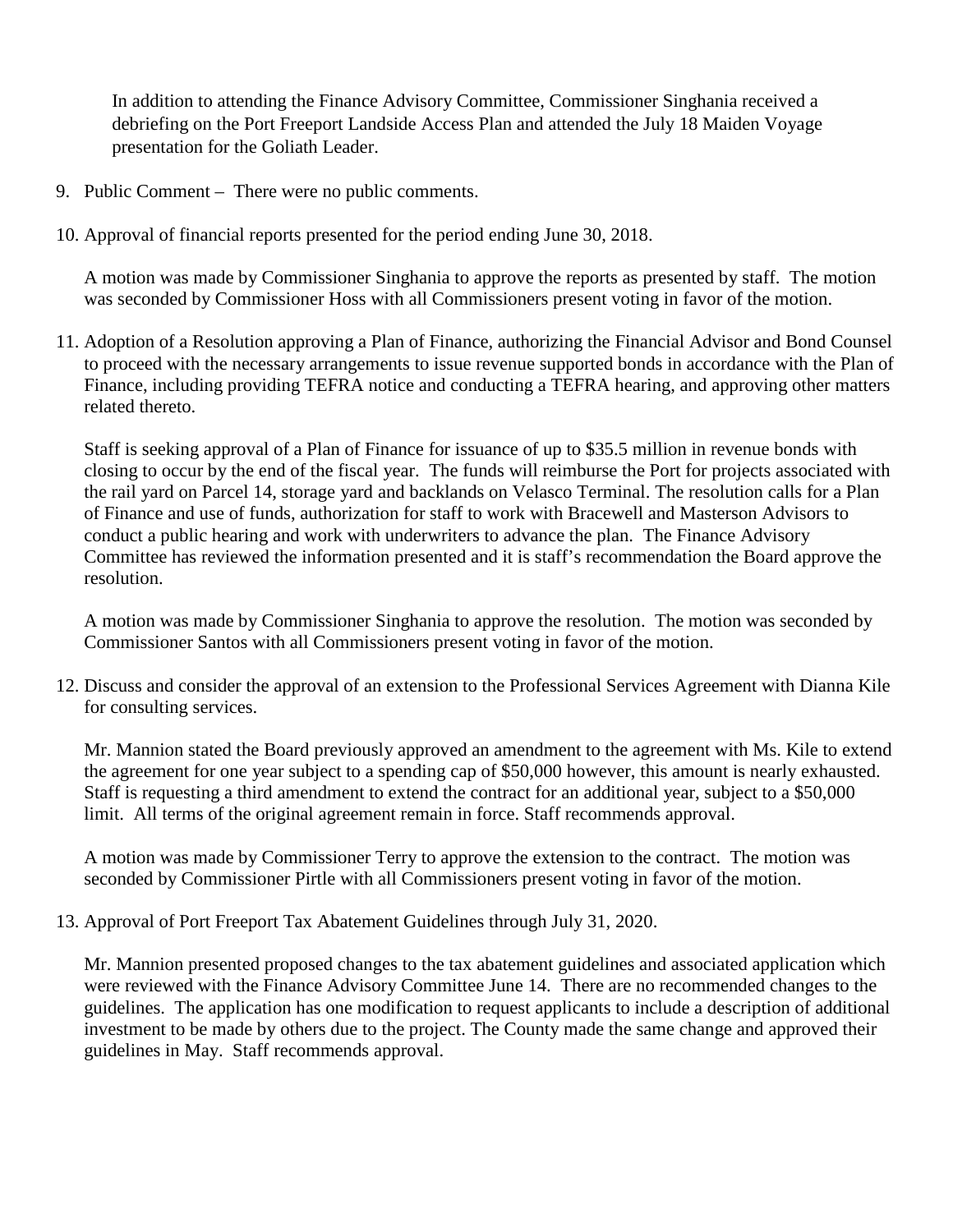A motion was made by Commissioner Singhania to approve the guidelines as recommended by staff. The motion was seconded by Commissioner Santos with all Commissioners present voting in favor of the motion.

14. Adoption of a resolution approving the acceptance of the Port's portion of proceeds received from high bidders on delinquent tax property held in trust by Brazoria County, Texas and authorizing the Chairman to join in conveyance to high bidders.

A motion was made by Commissioner Pirtle to approve the resolution. The motion was seconded by Commissioner Hoss with all Commissioners present voting in favor of the motion.

15. Received presentation by Brazoswood High School Goddard Rocket Team.

Commissioner Kresta welcomed members of the Brazoswood High School Goddard Rocket Team and their families as well as Superintendent Massey and Administrative Officer Ron Redden. Ms. Saathoff stated that over the past school year, the Brazoswood High School Rocket Engineering II class took their engineering skills to the next level by participating in the Goddard Rocket Program which is a competitive program sponsored by NASA. Ms. Saathoff also recognized Mr. Dale Hobbs for his leadership in guiding and advising the students through the project. Members of the class gave a presentation detailing steps in their project from start to finish as well as the obstacles they had to overcome to achieve the level of success they did. Following the presentation, staff and commissioners presented the team with certificates and a plaque for the first PORT award in recognition of what the team has accomplished.

- 16. EXECUTIVE SESSION in accordance with Subchapter D of the Open Meetings Act, Texas Government Code Section 551.001, et. seq., to review and consider the following:
	- A. Under authority of Section 551.071 (Consultation with Attorney) and Section 551.072 (Deliberation of Real Property Matters) for discussion regarding:
		- 1. Consultation with attorney and discussion concerning bid received from FLNG Liquefaction 4, LLC in response to Request for Bids for Pipeline Right-of-Way and Easement published in The Facts newspaper on June 18, 2018 and June 25, 2018.
	- B. Under authority of Section 551.072 (Deliberation of Real Property Matters) for discussion regarding:
		- 2. The potential exchange, lease, or value of real property located at Port Freeport, including but not limited to Parcels 7, 8, 10, 26 and 37.
		- 3. The potential purchase, exchange, lease or value of real property located at Port Freeport, including but not limited to the real property located at and contiguous to Berths 1, 2, 5 and 7.
		- 4. Discussion regarding the potential exchange, lease or value of real property located in Freeport, Texas, including but not limited to the area known as the East End of Freeport and bordered by the following streets: FM 1495; East 2<sup>nd</sup> Street; Terminal Street and East 8<sup>th</sup> Street in Freeport, Texas.
		- 5. The potential exchange, lease, or value of real property located at Port Freeport, including but not limited to Parcels 4, 5, 6, 9, 14, 19, 27, 31, 34, 35 and 38.
- 17. RECONVENE OPEN SESSION to review and consider the following: